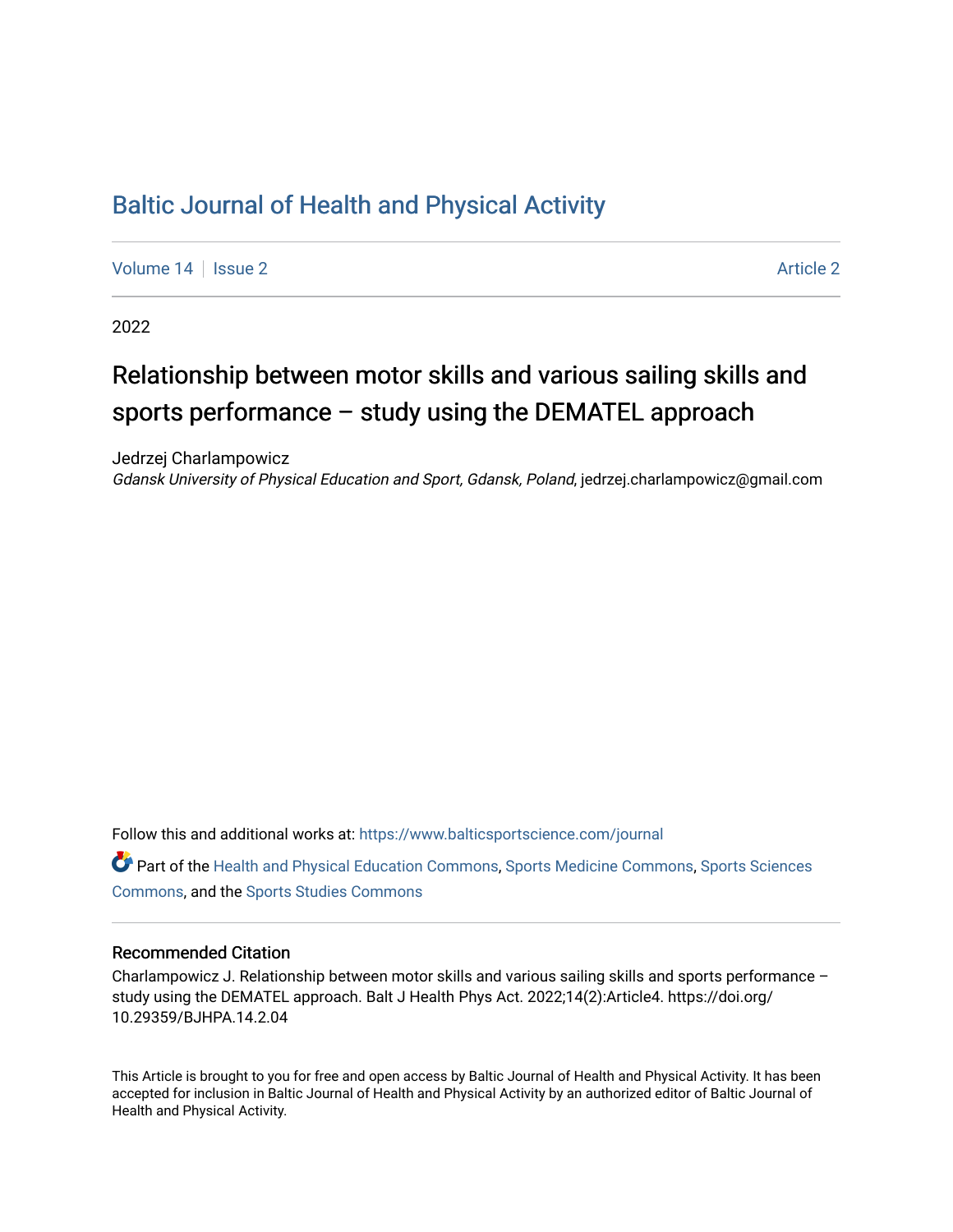## Relationship between motor skills and various sailing skills and sports performance – study using the DEMATEL approach

## Cover Page Footnote

The author would like to thank the anonymous reviewers for their useful comments and suggestions which have improved the paper.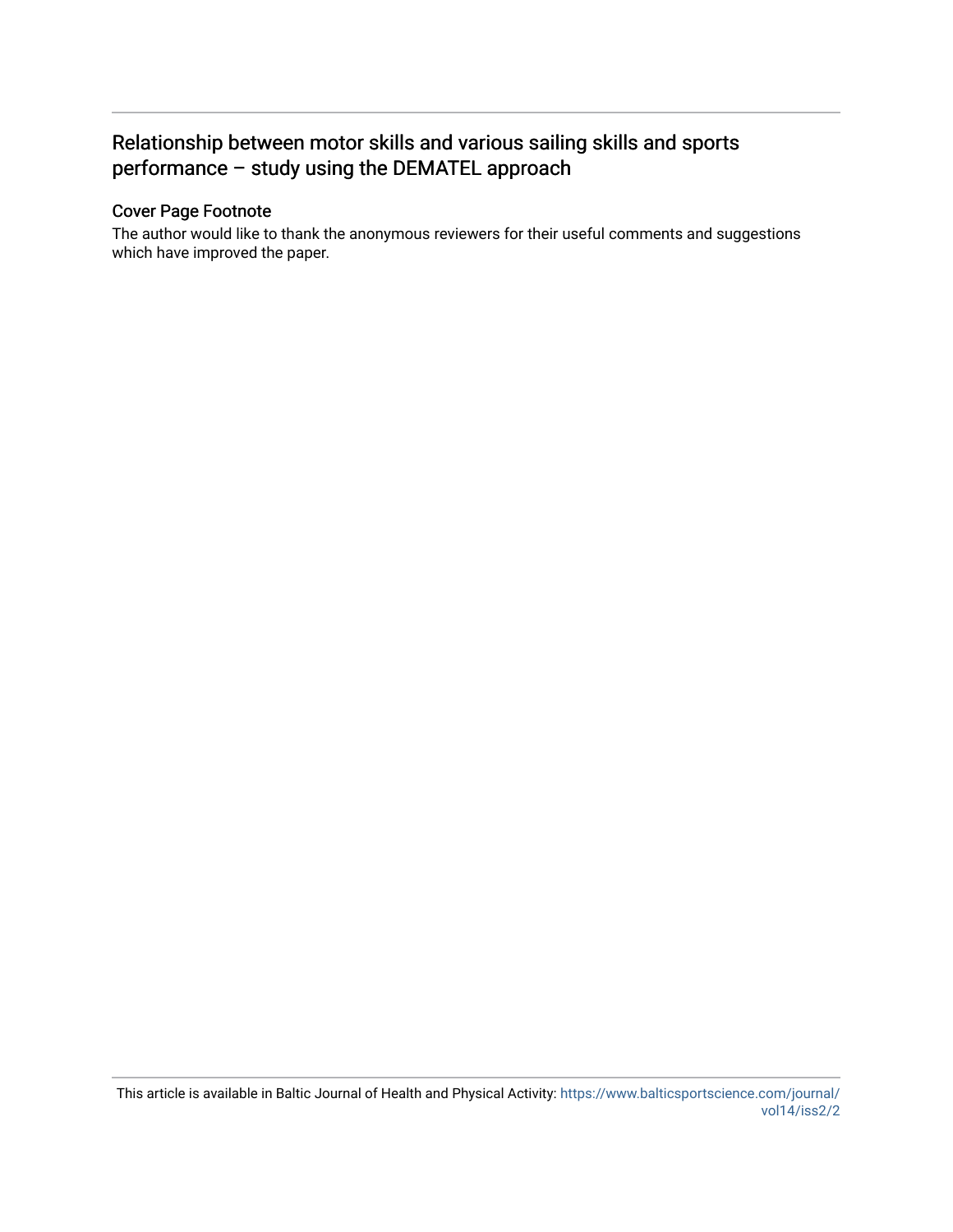

# *Article* **Relationship between motor skills and various sailing skills and sports performance – study using the DEMATEL approach**

**Jędrzej CHARŁAMPOWICZ1\***

- <sup>1</sup> Gdansk University of Physical Education and Sport, Poland, ORCID [0000-0002-3140-4679](https://orcid.org/0000-0002-3140-4679)
- \* Gdansk University of Physical Education and Sport, Gorskiego 1 Str., 80-336 Gdansk, Poland; e-mail: jedrzej.charlampowicz@gmail.com

**Abstract:** Introduction. The purpose of this paper is to determine the mutual relation between various motor abilities and factors of sailing performance. Material and methods: 25 sailors from the Polish national team in sailing Olympic classes were asked to fill a questionnaire concerning the influence of various motor abilities and sailing performance factors on the result. In total, 5 sailors participated in the study by returning properly filled questionnaires. To determine the relationship between the motor abilities and sailing performance factors, the DEMATEL method has been utilized. Results: In terms of motor abilities, mobility is the most significant factor, and muscle strength is the most dominant factor in terms of cause, and quickness in terms of effect. In terms of sailing performance, mental fitness is the most significant factor, and tactical knowledge is the most dominant factor as an effect of sailing performance and knowledge of racing rules as a cause. Conclusions: In the group of factors of sailing performance, mental fitness and tactical knowledge are the most important. Therefore, there should be more focus on improving the training process of these two factors.

**Keywords:** sailing, motor abilities, sailing performance, DEMATEL, sailing tactics, sport result.

#### ship between motor skills and various sailing skills and sports performance – study using the DEMATEL approach. Balt J Health Phys Act. 2022;14(2):Article4.

**Citation:** Charlampowicz J. Relation-

https://doi.org/10.29359/BJHPA.14.2.04

Academic Editor: Aleksandra Bojarczuk

Received: June 2021 Accepted: December 2021 Published: June 2022

**Publisher's Note:** BJHPA stays neutral with regard to jurisdictional claims in published maps and institutional affiliations.



**Copyright:** © 2022 by Gdansk University of Physical Education and Sport.

Submitted for possible open access publication under the terms and conditions of the Creative Commons Attribution (CC-BY-NC-ND) license (https://creativecommons.org/licenses/ by/4.0/).

#### **1. Introduction**

Motor abilities are an essential factor of success in various sports disciplines, such as gymnastics [1], football [2], dancing [3], and numerous others [4–6]. Olympic sailing, due to its characteristics and competitiveness, requires a great variety of skills and abilities, which include motor abilities, technical skills, and knowledge concerning the sailing technique and boat parameters, meteorological knowledge, knowledge of sailing tactics, mental fitness, and knowledge of racing rules [7, 8]. Moreover, due to physical demand [9] and possible injuries [10, 11], it is essential to train properly to maximize a possibility to achieve higher sailing performance. This can be expressed in the form of focusing on the factors which have a higher influence on the final result. Therefore, it is essential to determine the impact of various elements on performance.

Sailors' performance has been widely discussed in the literature (e.g.: [12–14]). The hiking performance has a strong correlation with the maximal eccentric-isometric knee extensor strength and is weakly related to the maximal trunk extensor muscle [12, 15]; therefore, it is crucial to focus on maximum strength training for adult sailors to increase their isometric knee-extension strength endurance [13]. Physical fitness and muscular strength are important performance factors for Olympic class sailors [9, 16]. However, there are also other factors influencing sailing performance, such as tactical knowledge, sailing technique, equipment, mental fitness, meteorology knowledge, and racing rules knowledge [8, 12, 16–18].

Even though the impact of motor abilities on the performance and result has been widely discussed in the literature (e.g.:  $[3, 6]$ ), little space has been devoted to the relationship between various elements of motor abilities and elements of sailing performance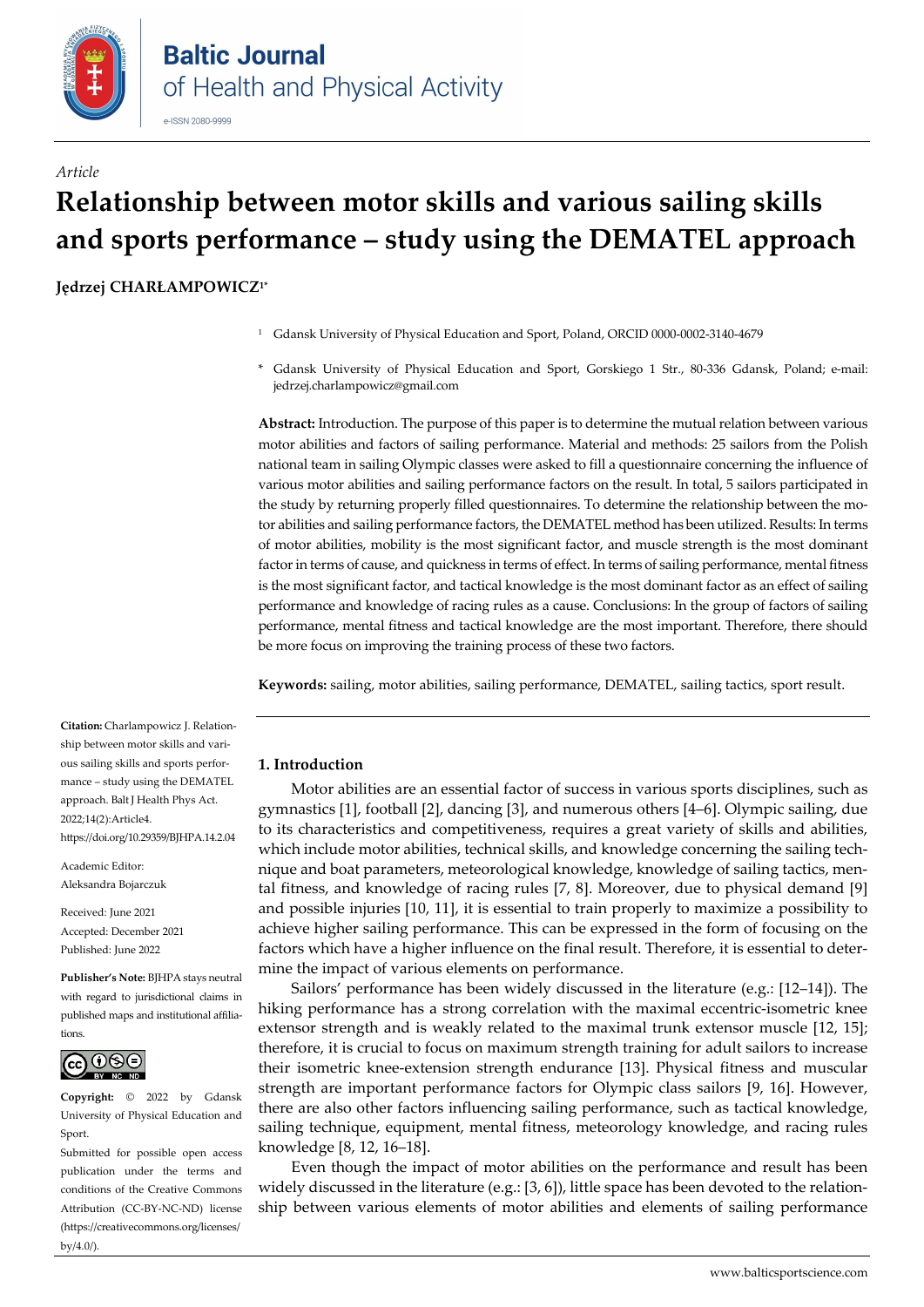(namely: tactical knowledge, sailing technique, equipment, mental fitness, meteorology knowledge, and racing rules knowledge) [8, 12, 16–18] and the results. Previous studies conducted in this matter [8] proved that, depending on the level of proficiency, the mutual relation between various elements of sailing performance and motor abilities may vary [8]. The higher the proficiency level is, the higher the importance of elements such as tactical knowledge, equipment, racing rules knowledge, and mental fitness [19, 20]. Mental fitness is perceived as a set of following skills: total commitment to pursuing excellence, setting practice goals, competition simulation, mental imagery, focusing and coping with distractions, detailed competition plans, positive thoughts, and post-competition evaluations [21, 22].

Factors of the sailing performance have a direct impact on the sport result [8] although no study showed the mutual relation between factors and the significance of each factor. Therefore, the main purpose of this paper is to clarify and determine the influence and significance of various factors of sailing performance on the sport result. To achieve this goal, based on the above-mentioned research [8, 19, 20], the following hypothesis has been adopted.

Hypothesis: Tactical knowledge is the most significant and dominant factor of sailing performance.

#### **2. Materials and Methods**

Participants in this study were experienced sailors, members of the Polish national team of the Polish Yachting Association in the current and future Olympic classes, namely: Laser, Laser Radial, Finn, RS:X, 470, 49-er, 49-er Fx, Nacra 17, iQFOiL. The questionnaires regarding the relationship between various elements of motor abilities and various elements of the sailing performance and the result were sent via the Internet in April and May 2021 to all 25 members of the Polish national sailing team in Olympic classes. 2 participants responded to the first round of the survey, while 3 responded to the second round. All returned questionnaires were filled in properly, yielding a study sample of 5 sailors.

The participants were asked to evaluate relationships between motor abilities factors, namely: endurance, motor coordination, quickness, mobility, flexibility, muscle strength [1, 2, 5, 23] and sailing performance factors, namely: tactical knowledge, sailing technique, equipment, mental fitness, meteorology knowledge, and racing rules knowledge [8, 12, 16–18] using a questionnaire design formed by comparing criteria of each element pair which is shown by numbers from 0 (no influence between elements) to 4 (extreme influence of the first element). Definitions of motor abilities factors are presented in Table 1.

| Factor of motor abilities | Definition                                                              |
|---------------------------|-------------------------------------------------------------------------|
| quickness                 | ability to perform movements in the smallest intervals for given con-   |
|                           | ditions [24]                                                            |
| endurance                 | ability to continue long-term work with required intensity without      |
|                           | compromising the effectiveness of activities and maintaining            |
|                           | increased resistance to fatigue [24]                                    |
| motor coordination        | ability to perform spatially and temporally complex movements [24]      |
| mobility                  | ability to use movement apparatus, thanks to mastering basic            |
|                           | movement habits [25]                                                    |
| flexibility               | ability to move in a joint or combination-joint within an optimal range |
|                           | of motion [24]                                                          |
| muscle strength           | ability to overcome external resistance or resist at the expense of     |
|                           | muscular effort [24, 26, 27]                                            |

**Table 1.** Definition of motor abilities factors in the study.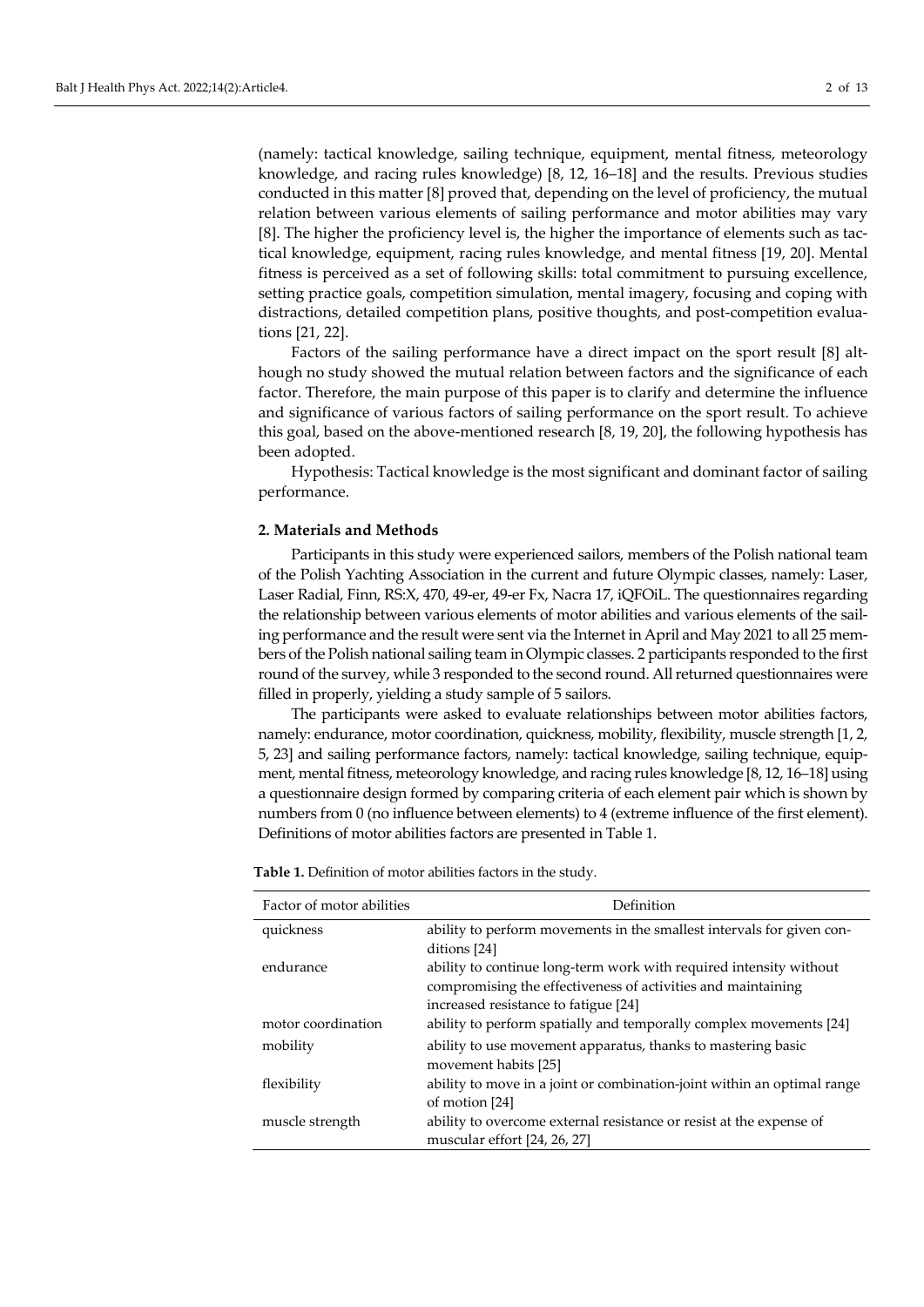The decision-making trial and the evaluation laboratory (DEMATEL) method were developed in the 1970s [28] and have been used for the construction of the cause–effect chain and the analysis of its components. This method is capable of illustrating the overall influence of factors [29], visualizing causal relations [30], and analyzing dependent factors [31]. The method has been applied in many fields, e.g.: supply chain performance [32], risk assessment of cargo ships [33], service quality [34], a strategy of improving senior citizens' participation in recreational sports [35], and problems of power trading [36].

The DEMATEL method, unlike the classical approach based on structural equation modeling (SEM), does not require a large research sample to provide information concerning the causal relationship among variables, the "expert opinion" DEMATEL provides good research results from a small sample [37, 38].

It can be concluded that the DEMATEL method has become a universal method for multi-criteria decision-making problems due to its relatively simple algorithm that can be implemented in the spreadsheet. The implementation of the DEMATEL method can be divided into six steps [32, 39, 40]:

Step 1: Direct relations between the considered factors are determined. The relations between elements will be judged by professionals subjectively using a questionnaire design formed by comparing criteria of each element pair which is shown by numbers from 0 (no influence) to 4 (extreme influence).

Step 2: Based on the pairwise comparison, a direct-relation  $n \times n$  matrix is set up, where the main diagonal elements equal 0. Figures inside matrix Z show the influential extent between the elements.

Step 3: A normalized direct-relations matrix and standardized direct-relation matrix **X** is computed.

$$
X = S \times Z \tag{1}
$$

where:

**X** – standardized matrix of direct relationships,

$$
S = \frac{1}{\text{Max}_{1 \le i \le n} \sum_{j=1}^{n} Z_{ij}} \tag{2}
$$

**Z** – matrix of direct relationships.

Results obtained in the standardized matrix of direct relationships are an average of expert opinions.

Step 4: The total impact matrix (direct and indirect) is calculated; the following formula is used to determine the matrix:

$$
T = X(I - X)^{-1} \tag{3}
$$

where:

**T** – total impact matrix (direct and indirect),

**X** – standardized matrix of direct relationship,

#### **I** – unit matrix

Element  $t_{ij}$  of matrix **T** denotes the direct and indirect impact of indicator *i* to indicator *j*.

Step 5: Based on the significance indicator (formula 4) and the relation indicator (formula 5), the causal diagram is drawn.

$$
S_{ij} = D_{ij} + C_{ij} = \sum_{j=1}^{n} t_{ij} + \sum_{j=1}^{n} t_{ij}
$$
 (4)

$$
R_{ij} = D_{ij} - C_{ij} = \sum_{j=1}^{n} t_{ij} - \sum_{j=1}^{n} t_{ij}
$$
 (5)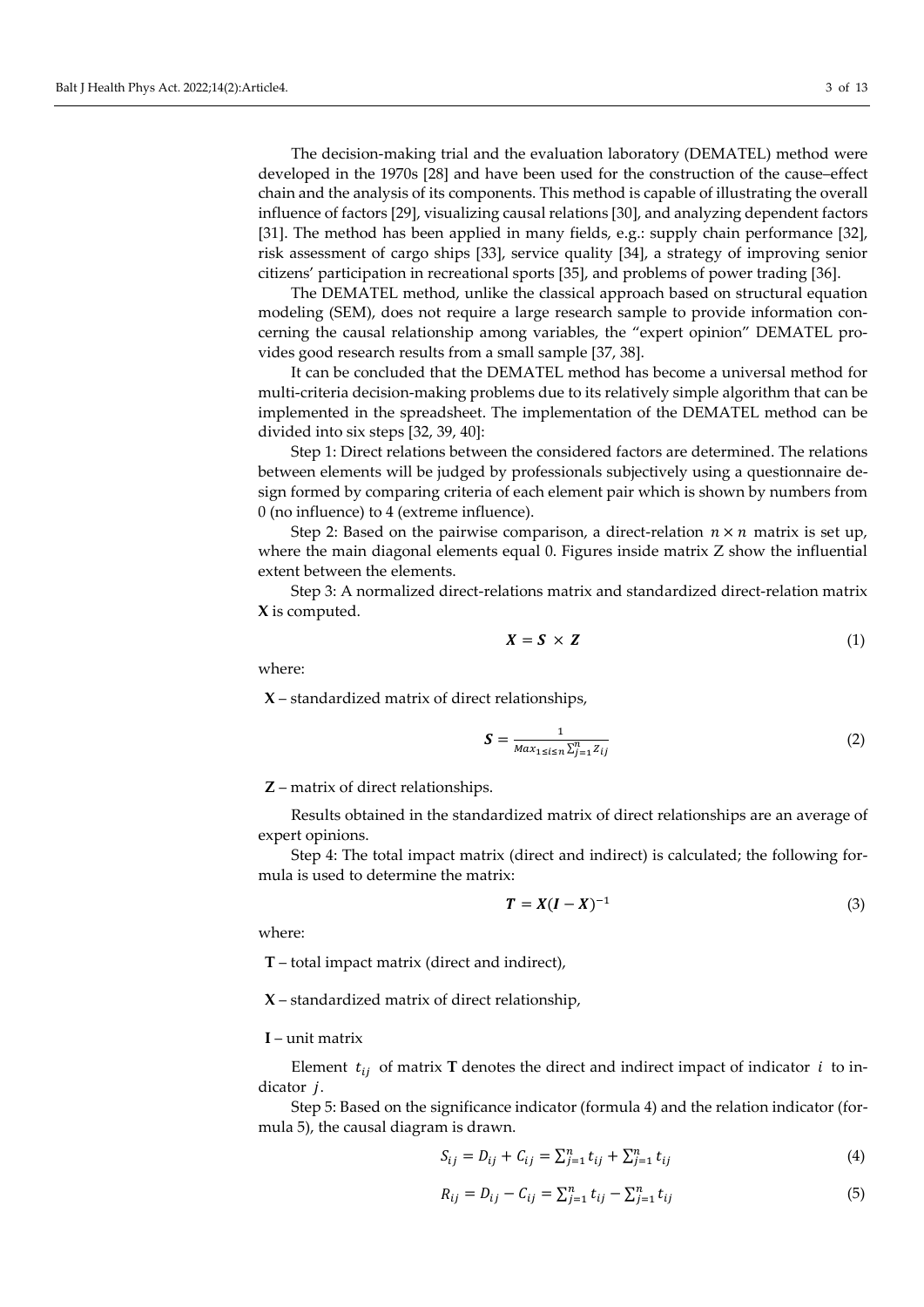where:

 $S_{ij}$  – the significance indicator,

 $R_{ij}$  – the relation indicator,

 $D_{ij}$  – total amount of each row,

 $C_{ii}$  – total amount of each column,

 $t_{ij}$  – total (direct and indirect) influence from indicator *i* to indicator *j*,

#### $n$  – number of indicators.

The causal diagram uses  $(D + R, D - R)$  as ordered pairs. The horizontal axis is dedicated to the significance indicator, while the vertical axis is dedicated to the relation indicator. Elements located above the horizontal axis are the cause, while elements below the horizontal axis are the effect in the cause–effect chart. Therefore, this method allows presenting causality of the elements as a simple and clear structure [32].

In some situations, the causal diagram would be too complex if all the relationships were considered [40]. Therefore, the threshold value  $\alpha$  should be set to filter out negligible effects. The elements from matrix **T** which are greater than the threshold value should be selected for the causal diagram. Threshold value  $\alpha$  is calculated as an average of all elements in the matrix **T** [41]. A more complex approach to calculating the threshold value is based on an entropy concept using the maximum mean de-entropy algorithm [42]. The more components are taken into consideration, the smaller differences of threshold value obtained from both methods are – with at least six components, the results are very similar [42]. Therefore, to simplify the calculation, the method of calculating the average of all elements in matrix **T** has been selected to calculate the threshold value.

Step 6: The importance weights for criteria is calculated:

$$
w_i = \frac{d_i + c_i}{\sum_{i=1}^n d_i + c_i}, i = 1, 2, ..., n
$$
\n(6)

where:

 $w_i$  – importance weight for *i*-th criterion,

 $d_i$  – total amount of *i*-th row,

 $c_i$  – total amount of *i*-th column.

DEMATEL is not a standard tool for ranking objects, and utilizing other methods can provide different results. Khazai et al. [43] presented the importance weight of the i-th criterion assigned by the group of experts to correct the structural relation among criteria. A different method of calculating the importance of weight for criteria is based on each factor itself [44, 45], while in the original DEMATEL the importance is calculated on the relationships among factors. The main difference between these two approaches is connected with the necessity the necessity to ask respondents an additional question concerning the importance of each factor itself.

#### **3. Results**

In general, the number of sailors in the study was limited; therefore, interpretation of the data should be made with caution, even if all participants of the study were experts and professionals.

The elements of motor abilities as a factor of sailing performance are shown in Table 2. The results presented in Table 3 and Table 7 are an average of the expert's opinions.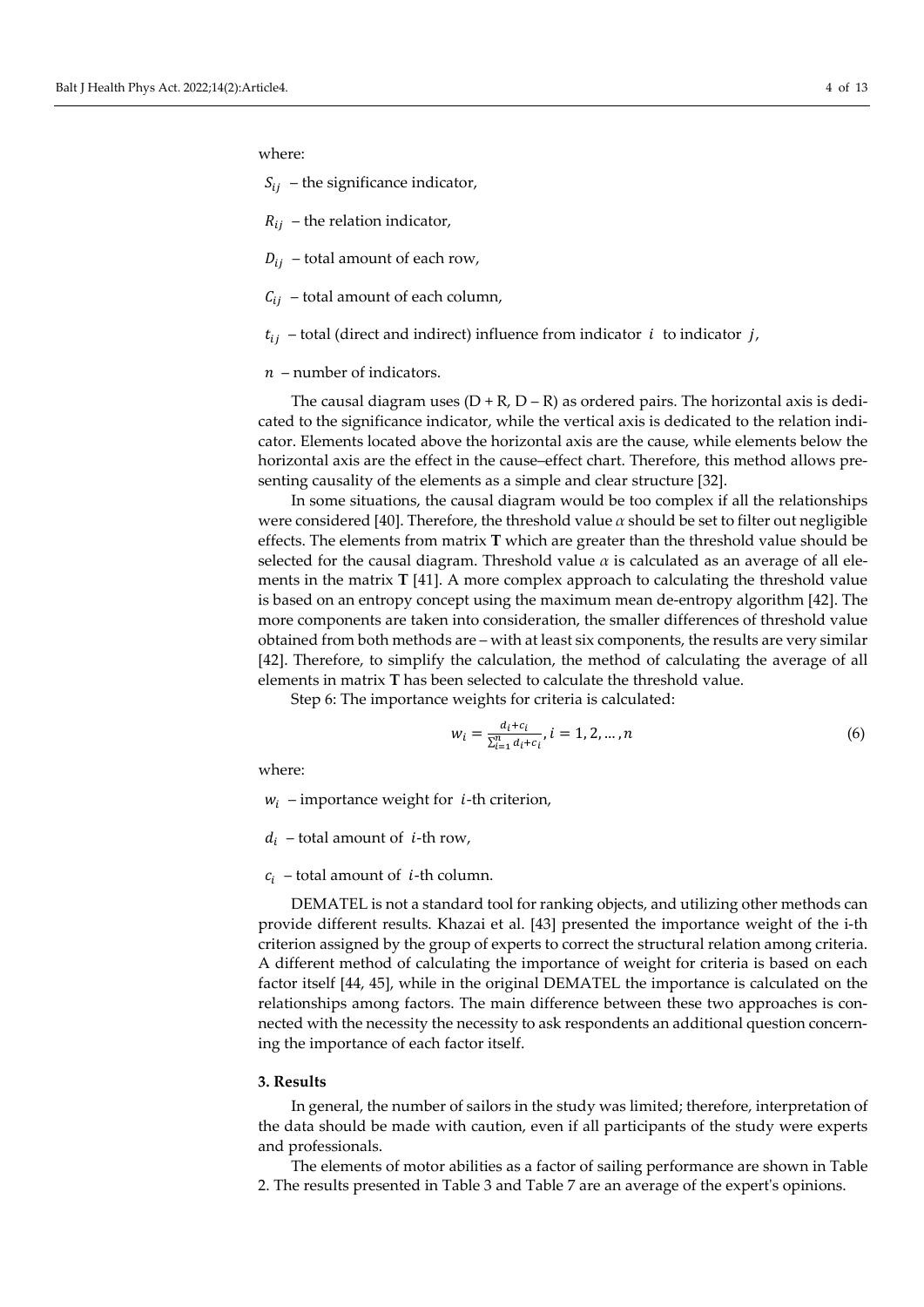| Factor         | Motor ability factor |
|----------------|----------------------|
| $f_1$          | quickness            |
| $\dot{I}^2$    | endurance            |
| $f_3$          | motor coordination   |
| f4             | mobility             |
| f <sub>5</sub> | flexibility          |
| t6             | muscle strength      |

**Table 2.** The factors of motor abilities.

The results of the normalized direct-relations matrix **X** for motor abilities are shown in Table 3.

|    | $f_1$    | f2       | $f_3$  | f4       | f5       | f6     |
|----|----------|----------|--------|----------|----------|--------|
| fı | $\Omega$ | 0.05178  | 0.1165 | 0.1942   | 0.1295   | 0.1424 |
| f2 | 0.1295   | $\theta$ | 0.1036 | 0.2201   | 0.1424   | 0.1424 |
| f3 | 0.1942   | 0.1683   | 0      | 0.2201   | 0.1553   | 0.1295 |
| f4 | 0.2201   | 0.1942   | 0.2201 | $\Omega$ | 0.2201   | 0.1456 |
| f5 | 0.1424   | 0.1295   | 0.2330 | 0.1942   | $\Omega$ | 0.1553 |
| f6 | 0.1942   | 0.1683   | 0.1812 | 0.1812   | 0.1424   |        |

**Table 3.** Normalized direct-relation matrix **X** for motor abilities (equation 1).

The total impact matrix **T**, the significance indicator, and the relation indicator are presented in Table 4. The threshold value  $\alpha$  is 0.8162; therefore, all values of factors which are greater than the threshold value are presented in the bold type.

|       | fı     | f <sub>2</sub> | fз     | f4     | f5     | f6     | $D_i+C_i$ | $D_i$ -Ci |
|-------|--------|----------------|--------|--------|--------|--------|-----------|-----------|
| $f_1$ | 0.6014 | 0.5494         | 0.6915 | 0.8248 | 0.6626 | 0.6188 | 9.1503    | $-1.2532$ |
| f2    | 0.7942 | 0.5619         | 0.7578 | 0.9338 | 0.7460 | 0.6855 | 8.7727    | 0.1856    |
| f3    | 0.9343 | 0.7793         | 0.7495 | 1.0371 | 0.8389 | 0.7518 | 10.1530   | 0.0288    |
| f4    | 1.0450 | 0.8743         | 1.0225 | 0.9613 | 0.9701 | 0.8420 | 11.4947   | $-0.0643$ |
| f5    | 0.8960 | 0.7524         | 0.9423 | 1.0170 | 0.7029 | 0.7693 | 9.8250    | 0.3348    |
| f6    | 0.9309 | 0.7763         | 0.8984 | 1.0055 | 0.8245 | 0.6339 | 9.3709    | 0.7682    |

**Table 4.** Total impact matrix **T**, significance indicator, and relation indicator (equation 3).

Based on the threshold value, factors  $f_1$  and  $f_2$  will affect factor  $f_4$ ; factor  $f_3$  will affect factors  $f_1$ ,  $f_4$ ,  $f_5$ , and  $f_6$ . Factor  $f_4$  will affect all factors, while factor  $f_5$  will affect all factors except *f2* and *f5*. Factor *f6* will affect *f1*, *f3*, *f4*, and *f5*. Therefore, based on the above calculations, during the training, more attention should be paid to mobility, which affects all factors. Another important issue is to pay more attention to muscle strength, which appeared to be the most dominant factor.

The impact–relation map, which presents the causal relations between various factors of motor ability is presented in Figure 1. Elements located above the horizontal axis are the cause, while elements below the horizontal axis are the effect in the cause–effect chart.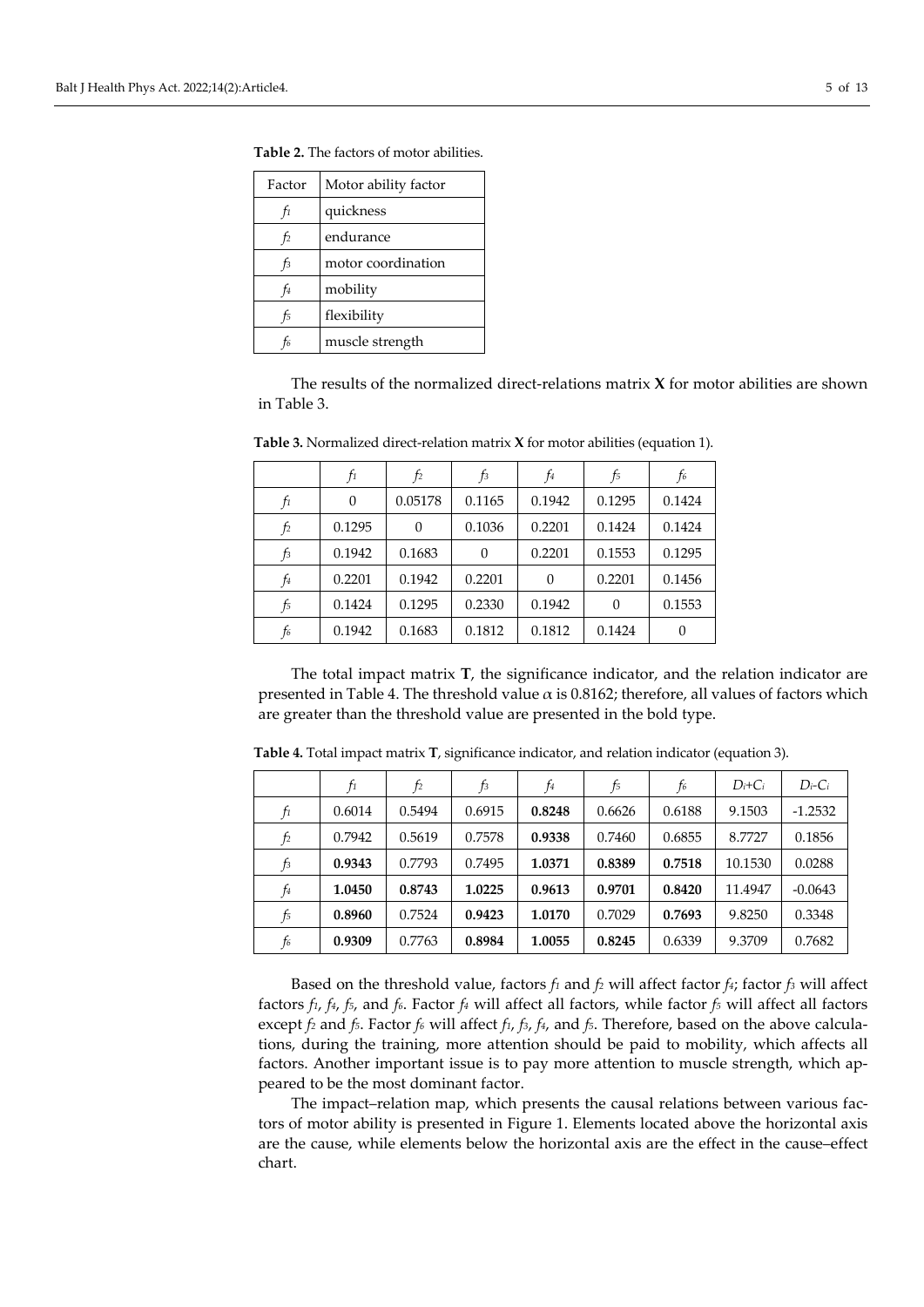

Impact-relation map for motor abilities factors

**Fig. 1.** The cause–effect relation diagram of the influence of various factors of motor ability on sailing performance.

Within the examined factors of motor abilities, two of them, namely: quickness and mobility, are considered as an effect. Quickness (*f1*) with a result of -1.2532 is considered as the main effect of motor ability, compared to mobility with a result of -0.0643. The remaining factors are the cause, with significant differences within this group. Muscle strength (*f6*) with a result of 0.7682 is the main cause, compared to flexibility (0.3348), endurance (0.1856), and motor coordination (0.0288). In the case of significance, the highest value is for mobility (11.4947), before motor coordination (10.1530), flexibility (9.8250), muscle strength (9.3709), quickness (9.1502), and endurance (8.7727). The importance of weights of factors of motor ability is presented in Table 5.

**Table 5.** Importance weights for factors of motor ability (equation 6).

| Factor | Weight | Ranking        |
|--------|--------|----------------|
|        | 0.1557 | 5              |
| t2     | 0.1493 | 6              |
| t3     | 0.1728 | $\overline{2}$ |
| f4     | 0.1956 |                |
| f5     | 0.1672 | 3              |
| t6     | 0.1595 |                |

The elements of sailing performance are presented in Table 6.

**Table 6.** Factors of sailing performance.

| Factor         | Sailing performance factors |
|----------------|-----------------------------|
| $f_1$          | motor abilities             |
| f <sub>2</sub> | sailing technique           |
| $f_3$          | tactical knowledge          |
| f4             | racing rules knowledge      |
| f5             | equipment                   |
| f6             | muscle strength             |
|                | meteorology knowledge       |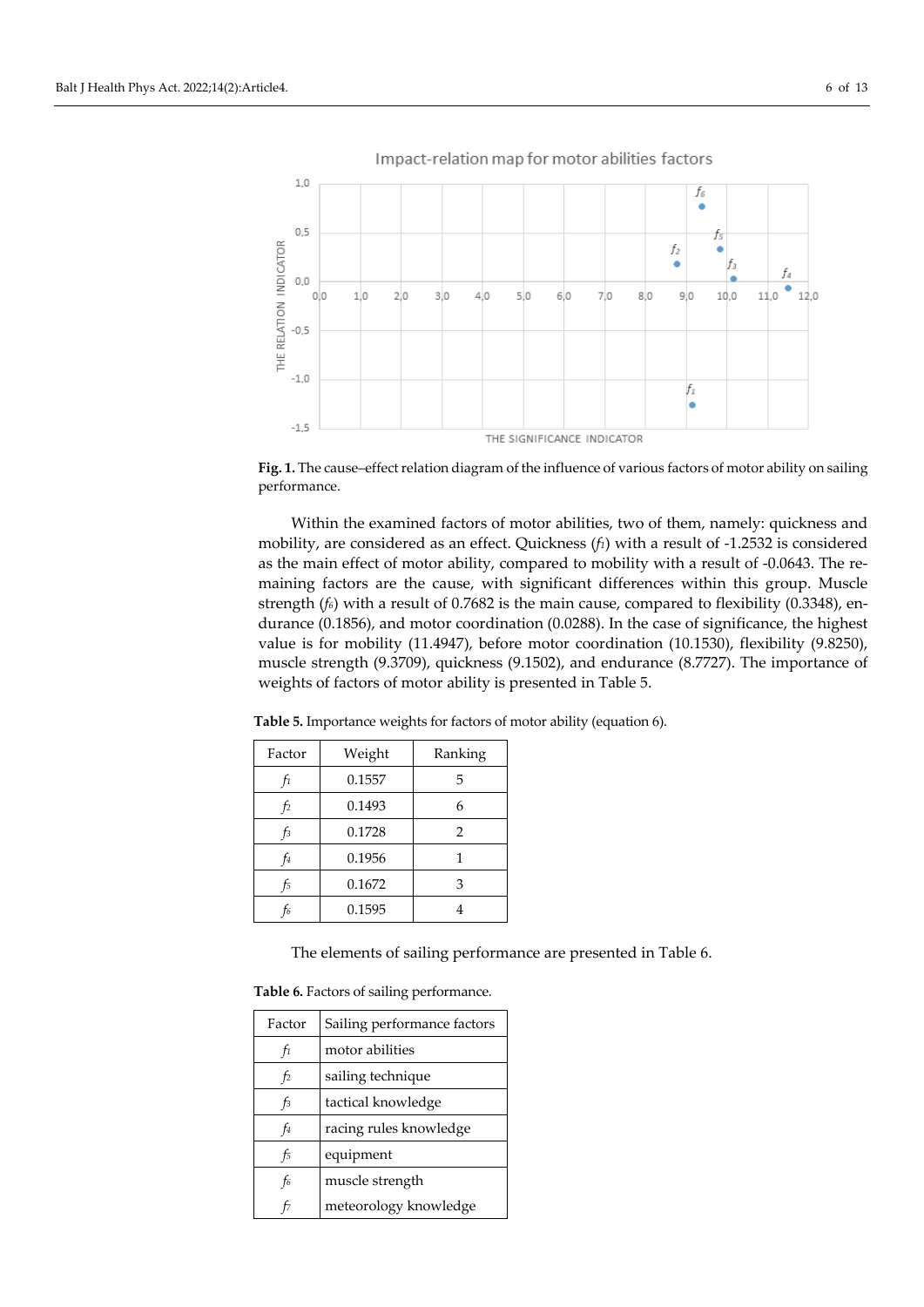|       | fı       | f2       | f3       | f4       | f5       | f6     | f7       |
|-------|----------|----------|----------|----------|----------|--------|----------|
| fı    | $\theta$ | 0.2868   | 0.1208   | $\theta$ | 0.0302   | 0.1962 | $\theta$ |
| $f_2$ | 0.1509   | $\theta$ | 0.2076   | 0.0755   | 0.1509   | 0.2264 | 0.0377   |
| $f_3$ | 0.0604   | 0.0604   | $\Omega$ | 0.1660   | 0.0604   | 0.2264 | 0.1962   |
| $f_4$ | $\theta$ | 0.1208   | 0.2868   | $\theta$ | 0.1358   | 0.1811 | 0.0302   |
| $f_5$ | 0.0604   | 0.2113   | 0.1660   | 0.0453   | $\Omega$ | 0.1509 | 0.0755   |
| f6    | 0.166    | 0.2113   | 0.2717   | 0.1208   | 0.0906   | 0.0453 | 0.0943   |
| f7    | 0.0755   | 0.0453   | 0.2566   | 0.0453   | 0.1057   | 0.1057 | $\Omega$ |

Table 7. Normalized direct-relation matrix **X** for sailing performance factors (equation 1).

The total impact matrix **T**, the significance indicator, and the relation indicator are presented in Table 8. The threshold value  $\alpha$  is 0.5314; therefore, all values of factors which are greater than the threshold value are bolded.

|       | $f_1$  | f <sub>2</sub> | $f_3$  | f4     | f <sub>5</sub> | f6     | f7     | $D_i+C_i$ | $D_i$ -Ci |
|-------|--------|----------------|--------|--------|----------------|--------|--------|-----------|-----------|
| f1    | 0.3056 | 0.6837         | 0.6990 | 0.2820 | 0.3171         | 0.7291 | 0.2642 | 6.0265    | 0.5349    |
| f2    | 0.4921 | 0.5501         | 0.9131 | 0.4133 | 0.4789         | 0.8803 | 0.3693 | 8.3144    | $-0.1201$ |
| $f_3$ | 0.3742 | 0.5351         | 0.6883 | 0.4560 | 0.3782         | 0.8025 | 0.4695 | 9.5300    | $-2.1222$ |
| f4    | 0.3264 | 0.5837         | 0.9166 | 0.3266 | 0.4413         | 0.7830 | 0.3491 | 6.3497    | 1.1038    |
| f5    | 0.3677 | 0.6366         | 0.7760 | 0.3388 | 0.3025         | 0.7198 | 0.3527 | 6.2464    | 0.7420    |
| f6    | 0.5511 | 0.7916         | 1.0692 | 0.5004 | 0.4829         | 0.8246 | 0.4634 | 10.0276   | $-0.6612$ |

**Table 8.** Total impact matrix **T**, significance indicator, and relation indicator (equation 3).

Based on the threshold value, factors *f1*, *f2*, *f3*, *f4*, and *f5* will affect factors *f2*, *f3*, *f6*. Factor *f6* will affect factors *f1*, *f2*, *f3*, and *f6*. Factor *f7* will affect factors *f3*, and *f6*. The significance of mental fitness (*f6*), tactical knowledge (*f3*), and sailing technique (*f2*) is the highest; therefore, during training, more attention should be paid to improving these factors.

The impact-relation map, which presents the causal relations between various factors of sailing performance is presented in Figure 2. Elements located above the horizontal axis are the cause, while elements below the horizontal axis are the effect in the cause–effect chart.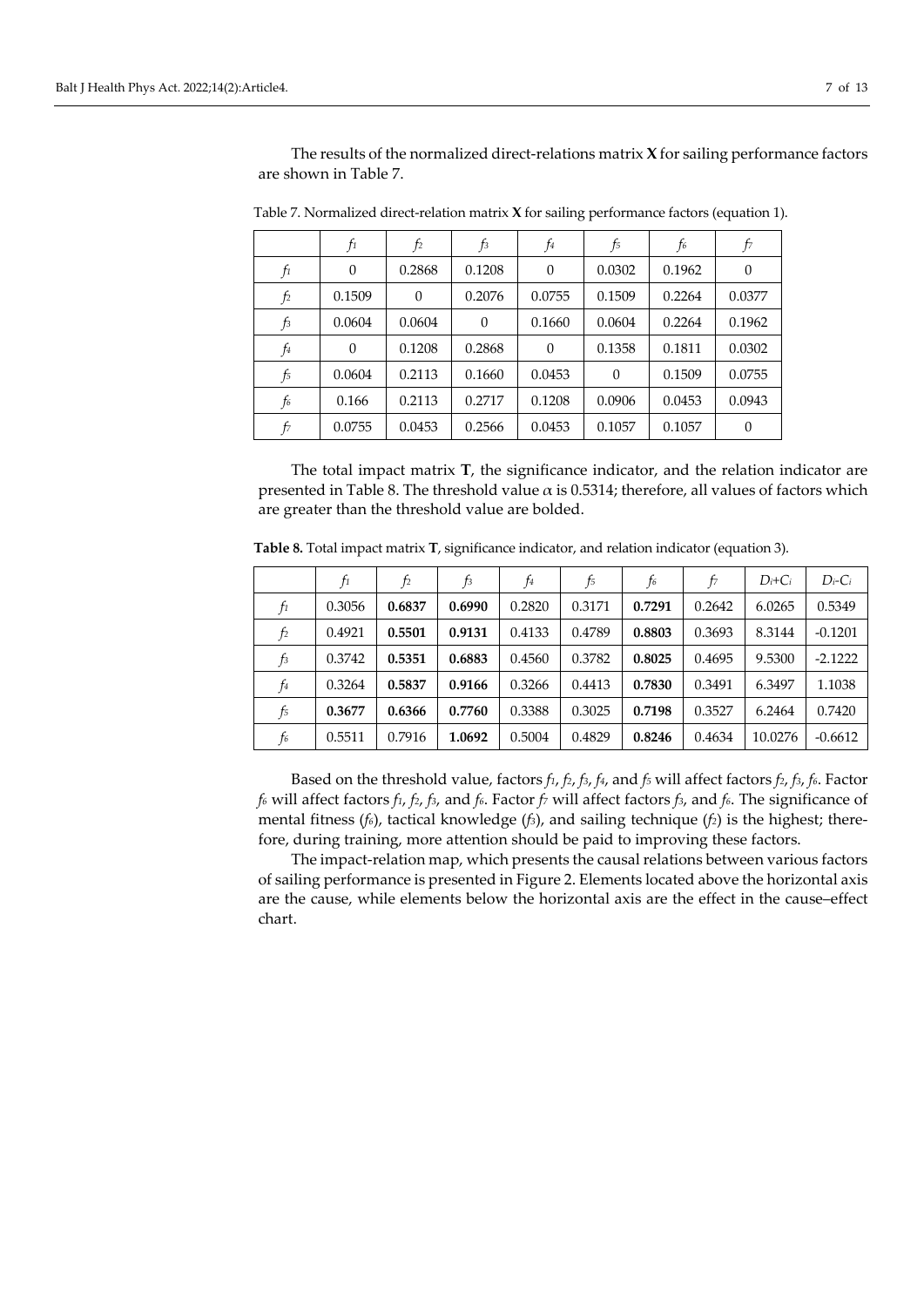

Impact-relation map for sailing performance factors

**Fig. 2.** The cause–effect relation diagram of various factors of sailing performance.

Within the examined factors of sailing performance, three of them, namely: sailing technique, tactical knowledge, and mental fitness, are considered as an effect. Tactical knowledge with a result of -2.1222 is considered as the main effect, compared to mental fitness (-0.6612) and sailing technique (-0.1201). Racing rules knowledge (*f4*) with a result of 1.1038 is considered as the main cause; therefore, it is the most dominant factor, compared to equipment ( $f_5$ ) (0.7420), motor abilities ( $f_1$ ) (0.5349), and meteorology knowledge  $(f)$  (0.5229). In the case of significance, the highest value is for mental fitness (10.0276), before tactical knowledge (9.5300), sailing technique (8.3144), racing rules knowledge (6.3497), equipment (6.2464), motor abilities (6.0265), and meteorology knowledge (5.5777).

Based on the obtained results, the hypothesis concerning tactical knowledge as a dominant and most significant factor of sailing performance cannot be supported. Tactical knowledge is second in terms of significance following mental fitness. The most dominant factor is racing rules knowledge.

The importance of weights of factors of sailing performance is presented in Table 9.

| Factor | Weight | Ranking        |
|--------|--------|----------------|
| fı     | 0.1157 | 6              |
| t2     | 0.1597 | 3              |
| f3     | 0.1830 | $\overline{2}$ |
| f4     | 0.1219 | 4              |
| f5     | 0.1200 | 5              |
| f6     | 0.1926 | 1              |
|        | 0.1071 | 7              |

**Table 9.** The importance of weights of factors of sailing performance (equation 6).

### **4. Discussion**

The main purpose of this paper was to determine the effect of mutual relations between various motor abilities and factors of sailing performance on the sailing result in Olympic sailing classes. Therefore, it was essential to research the mutual causal relations between various factors of motor ability and sailing performance.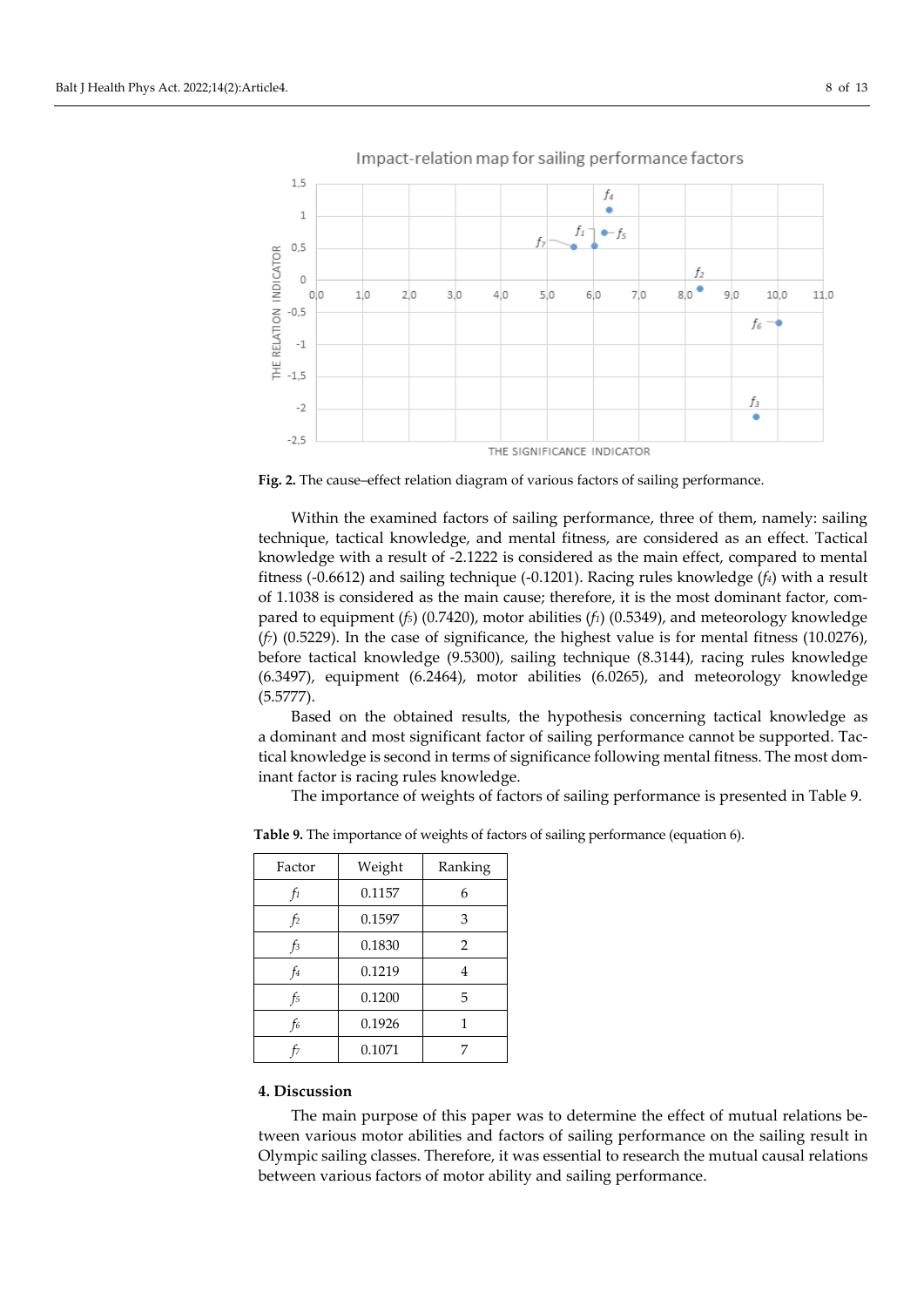Physical fitness is crucial in sailing [9], and it depends on the yacht type and the position of the crew in the boat [16]. However, there are no previous studies concerning the mutual importance and relations between various factors of motor ability in sailing. Based on the conducted calculations (Table 4, Table 5, and Figure 1), it can be concluded that the most dominant factor, influencing others to the greatest extent (in the considered dataset) is muscle strength (*f6*), and the factor which has the highest significance is mobility (*f4*). Two factors received a negative value of the relation indicator; their impact is as an effect of other factors. The first is quickness (*f1*), which received the highest negative value of the relation indicator, and mobility  $(f_4)$  is the other. Based on the above-mentioned calculations, it can be stated that mobility is the most important factor, although it can be perceived as an effect of other factors of motor abilities. On the other hand, muscle strength, which is fourth out of six factors in terms of significance, can be perceived as the main cause of other factors of motor abilities. Therefore, it can be stated that during the training of motor abilities the main focus should be on muscle strength [12, 16] and mobility. Even though endurance can be perceived as one of the key factors of physical preparation for sailing [15], due to the nature of Olympic sailing, other factors are more significant, which is in line with research performed for Laser dinghy sailors [14].

Based on the conducted calculations (Table 8, Table 9, and Figure 2), it can be concluded that mental fitness (*f6*) is the most significant factor of sailing performance before tactical knowledge (*f3*) and sailing technique (*f2*); all factors are considered as an effect, with the highest negative value for tactical knowledge and mental fitness. Other factors of sailing performance are considered as a cause, with the highest relation value of 1.1038 for racing rules knowledge (*f4*), before equipment (*f5*). The other two factors, motor abilities (*f1*) and meteorology knowledge (*f7*), are considered as having almost equal relation indicators. Both factors are also considered as one of the least significant, although motor abilities have a higher value of significance indicator than meteorology knowledge. Mental fitness and other psychological skills are some of the key aspects of performance in professional sport [46]. Therefore, it is not surprising that this factor is the most significant based on this study. Tactical knowledge is considered as the most significant effect of sailing performance [14], although in terms of the importance of weights of factors of sailing performance, mental fitness is ranked first. The main reason for this situation can be the importance of decision-making processes during stressful situations [7, 14]. Even though Olympic sailing is a sport with great physical fitness demand [9, 12, 15, 16], compared to other factors of sailing performance, motor abilities belong to the least important factors.

The DEMATEL approach used in this study proved the significance of mental fitness and tactical knowledge. This research is the first one that proved the importance of racing rules knowledge in the context of sports results.

One of the main limitations of this study was the sample size. Therefore, this study was cross-sectional, and interpretation of the result should be made with caution. Due to a limited number of participants, the causality cannot be inferred. It would be interesting to have a larger sample of sailors in terms of the number and yacht type. Even though the DEMATEL method allows performing research on a limited group of experts [37, 38 ], it would be more interesting to extend this research to a larger sample, including all experienced sailors from Olympic classes, also from other countries – especially countries with a long sailing tradition, like Great Britain, Australia, and New Zealand. This could be the further research direction to compare the results obtained during this study with opinions from other expert sailors. Another further research direction is connected with expanding the research method through performing the quantitative measurement of motor abilities and comparing it to the obtained results of the impact–relation map.

#### **5. Conclusions**

This study confirmed the importance of mental fitness and tactical knowledge in sailing performance, even though the number of sailors participating in the study was limited. This paper is the first one that attempted to determine the mutual causal relation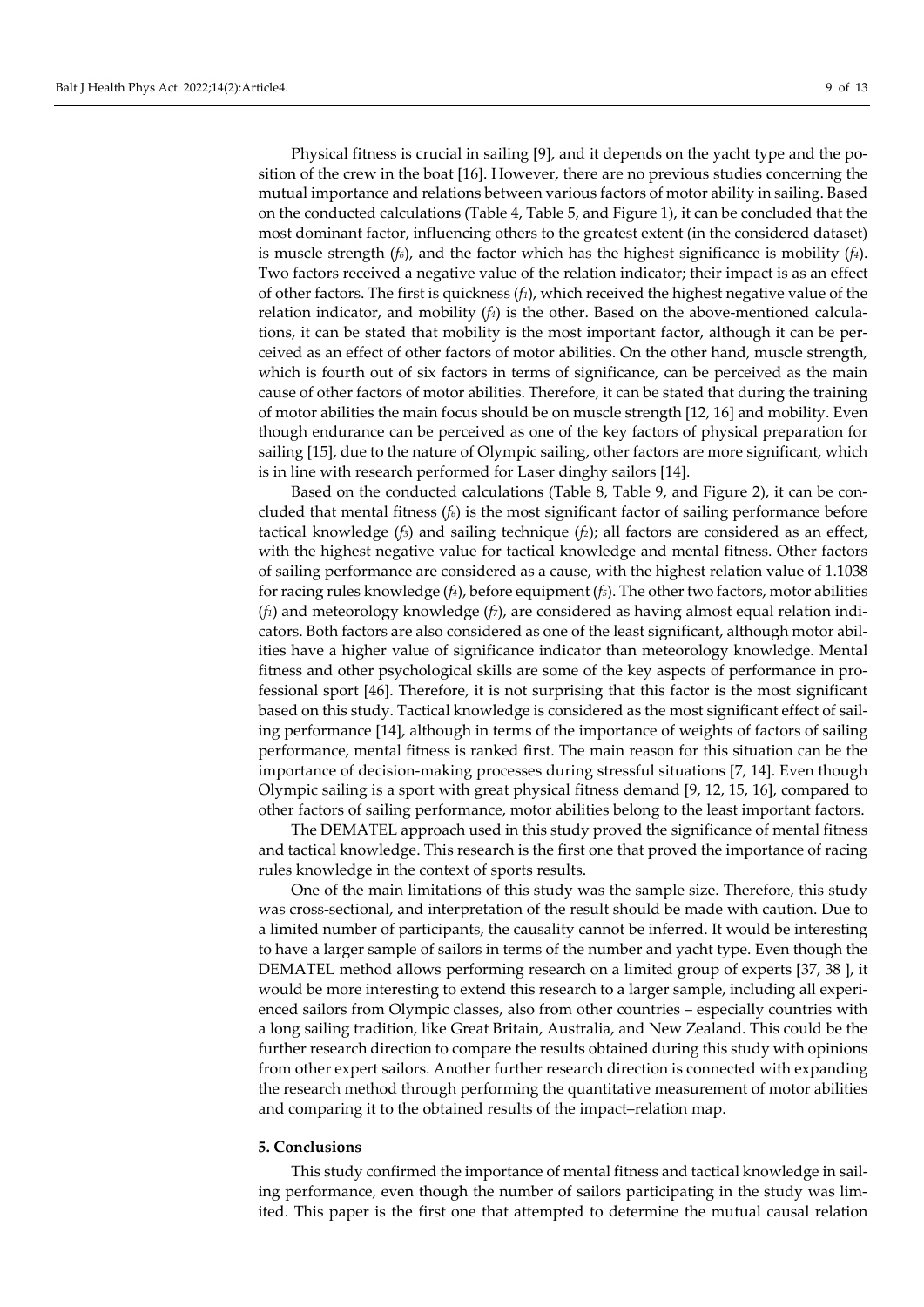between various factors of motor ability and sailing performance. This fills the research gap concerning the importance of various factors of sailing performance in the context of improvement in training methods.

In conclusion, the most important aspects influencing sailing performance are mental fitness and tactical knowledge. Therefore, to improve the training process of Olympic class sailors, there should be more focus on these two factors.

#### **References**

- 1. Kochanowicz K, Boraczynska LB, Boraczynski T. Quantitative and qualitative evaluation of motor coordination abilities in gymnast girls aged 7–9 years. Balt J Health Phys Act. 2009;1(1):62–69. DOI: [10.2478/v10131-009-0007-8](https://doi.org/10.2478/v10131-009-0007-8)
- 2. Krosta R, Drozd M, Goralczyk R, Kostrzewa M, Fischerova P, Ignatieva A. Models of speed development in soccer. Balt J Health Phys Act. 2020;12(2):27–34. DOI[: 10.29359/BJHPA.12.2.04](https://doi.org/10.29359/BJHPA.12.2.04)
- 3. Vlašić J, Oreb G, Horovatin-Fuckar M. Motor abilities necessary to be successful at dancing. Balt J Health Phys Act. 2017;9(1):7–16. DOI: [10.29359/BJHPA.09.1.01](https://doi.org/10.29359/BJHPA.09.1.01)
- 4. Ibrahim H, Blanksby BA. Exploring the general motor ability construct. Percept Mot Skill. 2011;113:491–508. DOI[: 10.2466/03.06.19.25.PMS.113.5.491-508](https://doi.org/10.2466/03.06.19.25.PMS.113.5.491-508)
- 5. Karpowicz K, Strzelczyk R. Characteristics of motor abilities of young athletes of selected sports during sport training. Stud Phys Cult Tour. 2010;17(1):33–40.
- 6. Taha Z, Muazu R, Abdul APP, Muaz M, Razali M. The identification of high potential archers based on fitness and motor ability variables: A Support Vector Machine approach. Hum Mov Sci. 2018;57:184–193. DOI: [10.1016/j.humov.2017.12.008](https://doi.org/10.1016/j.humov.2017.12.008)
- 7. Araújo D, Davids K, Diniz A, Rocha L, Santos JC, Dias G. Ecological dynamics of continuous and categorical decision-making: The regatta start in sailing. Eur J Sport Sci. 2014;December:37–41. DOI[: 10.1080/17461391.2014.928749](https://doi.org/10.1080/17461391.2014.928749)
- 8. Zawalski K. Żeglarstwo. Program szkolenia dzieci i młodzieży [Sailing. Training program for children and adolescents]. Warszawa: Centralny Ośrodek Sportu; 1999. Polish.
- 9. Mackie H, Sanders R, Legg S. The physical demands of olympic yacht racing. J Sci Med Sport. 1999;2(4):375–388. DOI: [10.1016/S1440-2440\(99\)80010-3](https://doi.org/10.1016/S1440-2440(99)80010-3)
- 10. Nathanson AT, Baird J, Mello M. Sailing Injury and illness: Results of an online survey. Wil & Env Med. 2010;21(4):291–297. DOI[: 10.1016/j.wem.2010.06.006](https://doi.org/10.1016/j.wem.2010.06.006)
- 11. Schultz AB, Taaffe DR, Blackburn M, Logan P, White D, Drew M, et al. Musculoskeletal screening as a predictor of seasonal injury in elite Olympic class sailors. J Sci Med Sport. 2016;19(11):903–909. DOI[: 10.1016/j.jsams.2016.02.011](https://doi.org/10.1016/j.jsams.2016.02.011)
- 12. Aagaard P, Beyer N, Simonsen EB, Larsson B, Magnusson SP, Kjær M. Isokinetic muscle strength and hiking performance in elite sailors. Scand J Med Sci Sport. 1998;8(3):138–144. DOI[: 10.1111/j.1600-0838.1998.tb00183.x](https://doi.org/10.1111/j.1600-0838.1998.tb00183.x)
- 13. Callewaert M, Boone J, Celie B, De Clercq D, Bourgois JG. Indicators of sailing performance in youth dinghy sailing. Eur J Sport Sci. 2015;15(3):213–219. DOI[: 10.1080/17461391.2014.905984](https://doi.org/10.1080/17461391.2014.905984)
- 14. Caraballo I, González-Montesinos JL, Alías A. Performance factors in dinghy sailing: Laser class. Int J Environ Res Public Health. 2019;16(24):4920. DOI[: 10.3390/ijerph16244920](https://doi.org/10.3390/ijerph16244920)
- 15. Chicoy I, Encarnación-Martinez A. Determining factors in the performance of hiking in dinghy sailing: A literature review. Eur J Hum Mov. 2015;34:15–33.
- 16. Bojsen-Møller J, Larsson B, Magnusson SP, Aagaard P. Yacht type and crew-specific differences in anthropometric, aerobic capacity, and muscle strength parameters among international Olympic class sailors. J Sport Sci. 2007;25(10):1117–1128. DOI: [10.1080/02640410701287115](https://doi.org/10.1080/02640410701287115)
- 17. Spurway N, Legg S, Hale T. Sailing physiology. J Sport Sci. 2007;25(10):1073–1075. DOI [10.1080/02640410601165171](https://doi.org/10.1080/02640410601165171)
- 18. Stadler M, Blinzler B, Persson A, Finnsgård C, Salminen M, Fagerström M. A Customised Finn Dinghy Rudder for Optimal Olympic Performance. Proc. 2020;49(1):105. DOI [10.3390/proceedings2020049105](https://doi.org/10.3390/proceedings2020049105)
- 19. Zawalski K. Rola wybranych czynników w kształtowaniu sukcesów w regatach [The role of selected factors in shaping the success in regattas]. Zesz Nauk AWF Gd. 1989;9:5. Polish.
- 20. Kolka P. Uwarunkowania wyniku sportowego podlegające wytrenowaniu w żeglarskie deskowym [Determinants of sport result in subject to training in board sailing]. Rocz Nauk AWFiS Gd. 1994;3:15. Polish.
- 21. Bertollo M, Salterelli B, Robazza C. Mental preparation strategies of elite modern pentathletes. Psychol Sport Excer. 2009;10:244–254. DOI: [10.1016/j.psychsport.2008.09.003](https://doi.org/10.1016/j.psychsport.2008.09.003)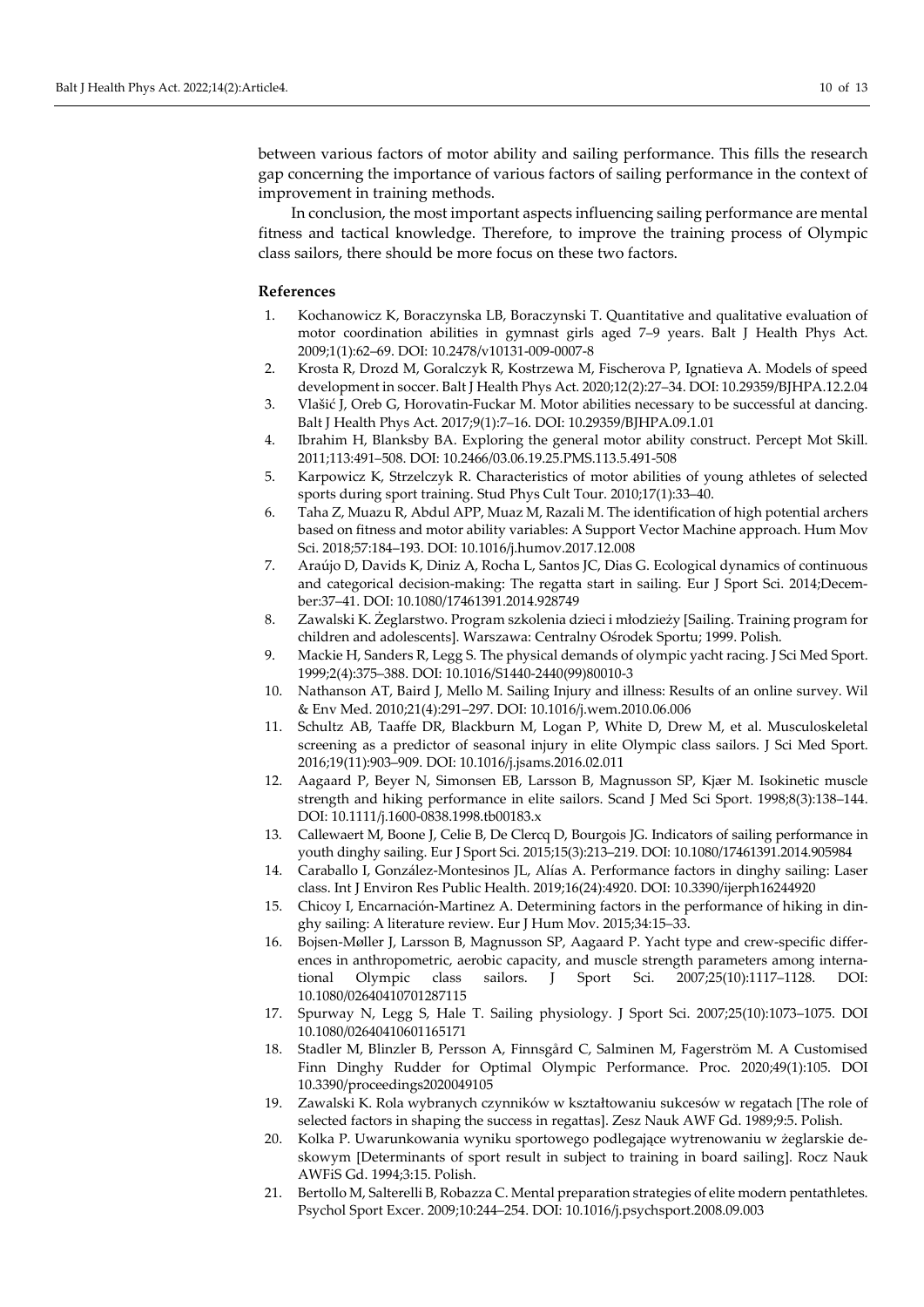- 22. Orlick T, Partington J. Mental links to excellence. Sport Psychol. 1988;2:105–130. DOI: [10.1123/tsp.2.2.105](https://doi.org/10.1123/tsp.2.2.105)
- 23. Rommers N, Rössler R, Shrier I, Lenoir M, Witvrouw E, D'Hondt E, et al. Motor performance is not related to injury risk in growing elite-level male youth football players. A causal inference approach to injury risk assessment. J Sci Med Sport. 2021 Sep;24(9):881-885. DOI: [10.1016/j.jsams.2021.03.004](https://doi.org/10.1016/j.jsams.2021.03.004)
- 24. Sozański, H, Gajewski AK, Kielak D, Kosmol A, Kuder A, Perkowski K, et al. Podstawy teorii treningu sportowego [Basics of the theory of sport training]. Warszawa: Centralny Ośrodek Sportu; 1999. Polish.
- 25. Gilewicz Z. Teoria wychowania fizycznego [Theory of physical education]. Warszawa: PWN; 1994. Polish.
- 26. Komi PV. Strength and power in sport. Oxford: Blackwell; 1992.
- 27. Zatsiorsky VM. Science and Practice of Strength Training. Champaign, Ill.: Human Kinetics; 1995.
- 28. Gabus A, Fontela E. Perceptions of the world problematique: Communication procedure, communicating with those bearing collective responsibility (MATEL Report No. 1). Geneva, Switzerland: Battelle Geneva Research Centre; 1973.
- 29. Wang Y, Tzeng G. Brand marketing for creating brand value based on a MCDM model combining DEMATEL with ANP and VIKOR methods. Expert Syst Appl. 2012;39(5):5600–5615. DOI[: 10.1016/j.eswa.2011.11.057](https://doi.org/10.1016/j.eswa.2011.11.057)
- 30. Liaw C, Chang Y, Chang K, Chang T. ME-OWA based DEMATEL reliability apportionment method. Expert Syst Appl. 2011;38(8):9713–9723. DOI: [10.1016/j.eswa.2011.02.029](https://doi.org/10.1016/j.eswa.2011.02.029)
- 31. Liou JJH, Yen L, Tzen G. Building an effective safety management system for airlines. J Air Transp Manag. 2008;14:20–26. DOI[: 10.1016/j.jairtraman.2007.10.002](https://doi.org/10.1016/j.jairtraman.2007.10.002)
- 32. Shafiee M, Hosseinzadeh Lotfi F, Saleh H. Supply chain performance evaluation with data envelopment analysis and balanced scorecard approach. Appl Math Model. 2014;38(21– 22):5092–5112. DOI: [10.1016/j.apm.2014.03.023](https://doi.org/10.1016/j.apm.2014.03.023)
- 33. Mentes A, Akyildiz H, Yetkin M, Turkoglu N. A FSA based fuzzy DEMATEL approach for risk assessment of cargo ships at coasts and open seas of Turkey. Saf Sci. 2015;79:1–10. DOI: [10.1016/j.ssci.2015.05.004](https://doi.org/10.1016/j.ssci.2015.05.004)
- 34. Hemalatha S, Dumpala L, Balakrishna B. Service quality evaluation and ranking of container terminal operators through hybrid multi-criteria decision making methods. Asian J Shipp Logist. 2018;34(2):137–144. DOI: [10.1016/j.ajsl.2018.06.010](https://doi.org/10.1016/j.ajsl.2018.06.010)
- 35. Chen T, Sun K. Exploring the strategy to improve senior citizens' participations on recreational sports. Knowl Based Syst. 2012;26:86–92. DOI: [10.1016/j.knosys.2011.07.008](https://doi.org/10.1016/j.knosys.2011.07.008)
- 36. Zhou J, Wu Y, Liu F, Tao Y, Gao J. Prospects and obstacles analysis of applying blockchain technology to power trading using a deeply improved model based on the DEMATEL approach. Sustain Cities Soc. 2021;70(March):102910. DOI: [10.1016/j.scs.2021.102910](https://doi.org/10.1016/j.scs.2021.102910)
- 37. Lee S-G, Chae SH, Cho KM. Drivers and inhibitors of SaaS adoption in Korea. Int J Inf Manage. 2013;33:429–440. DOI[: 10.1016/j.ijinfomgt.2013.01.006](https://doi.org/10.1016/j.ijinfomgt.2013.01.006)
- 38. Hwang B-N, Huang C-Y, Wu C-H. A TOE approach to establish a green supply chain adoption decision model in the semiconductor industry. Sustainability. 2016;8:168. DOI: [10.3390/su8020168](https://doi.org/10.3390/su8020168)
- 39. Ogrodnik K. The use of the DEMATEL method to analyse cause and effect relationships between sustainable development. Ekonomia i Środowisko. 2018;4(4):60–72.
- 40. Si S, You X, Liu H, Zhang P. DEMATEL Technique : A Systematic Review of the State-of-the-Art Literature on Methodologies and Applications. Math Probl Eng. 2018;2018:1–33. DOI: [10.1155/2018/3696457](https://doi.org/10.1155/2018/3696457)
- 41. Sara J, Stikkelman RM, Herder PM. Assessing relative importance and mutual influence of barriers for CCS deployment of the ROAD project using AHP and DEMATEL methods. Int J Greenh Gas Control. 2015;41:336–357. DOI[: 10.1016/j.ijggc.2015.07.008](https://doi.org/10.1016/j.ijggc.2015.07.008)
- 42. Li C-W, Tzeng G-H. Identification of a Threshold Value for the DEMATEL Method: Using the Maximum Mean De-Entropy Algorithm. In: Shi Y, Wang S, Peng Y, Li J., Zeng Y, eds. Cutting-Edge Research Topics on Multiple Criteria Decision Making. MCDM 2009. Communications in Computer and Information Science, vol 35; 2009, 789–796. DOI: [10.1007/978-3-](https://doi.org/10.1007/978-3-642-02298-2_115) [642-02298-2\\_115](https://doi.org/10.1007/978-3-642-02298-2_115)
- 43. Khazai B, Merz M, Schulz C, Borst D. An integrated indicator framework for spatial assessment of industrial and social vulnerability to indirect disaster losses. Nat Hazards. 2013;67(2):145–167. DOI[: 10.1007/s11069-013-0551-z](https://doi.org/10.1007/s11069-013-0551-z)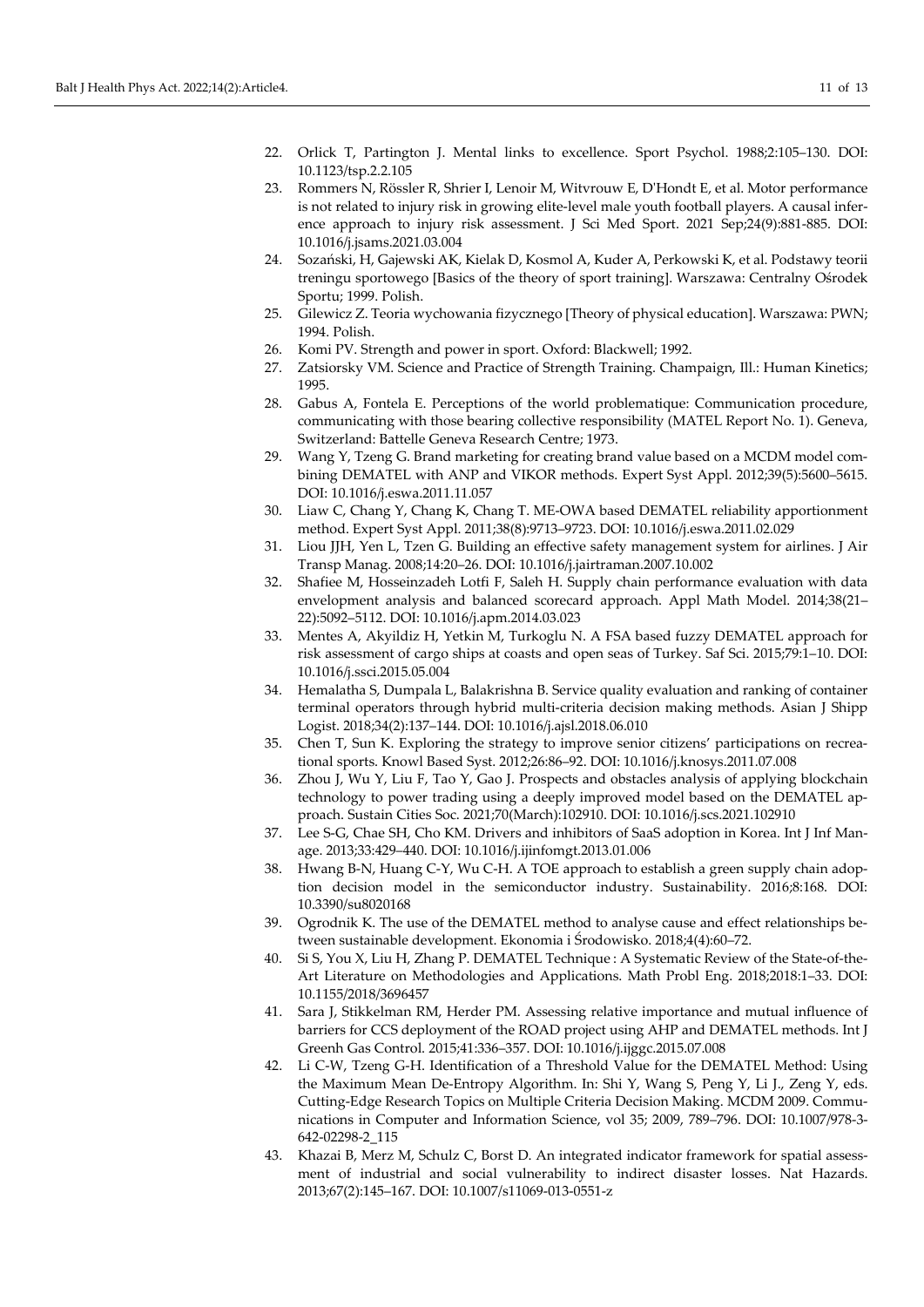- 44. Tamura H, Akazawa K. Structural modeling and system analysis of uneasy factors for realizing safe, secure, and reliable society. J Tel Inf Tech. 2005;3:64–72.
- 45. Dytczak M, Ginda G. DEMATEL-based ranking approaches. Zesz Nauk WSB we Wroc. 2016;16(3):191–202. DOI: [10.29015/cerem.226](https://doi.org/10.29015/cerem.226)
- 46. Giles B, Goods PSR, Warner DR, Quain D, Peeling P, Ducker KJ, et at. Mental toughness and behavioural perseverance: A conceptual replication and extension. J Sci Med Sport. 2018;21(6):640–645. DOI[: 10.1016/j.jsams.2017.10.036](https://doi.org/10.1016/j.jsams.2017.10.036)